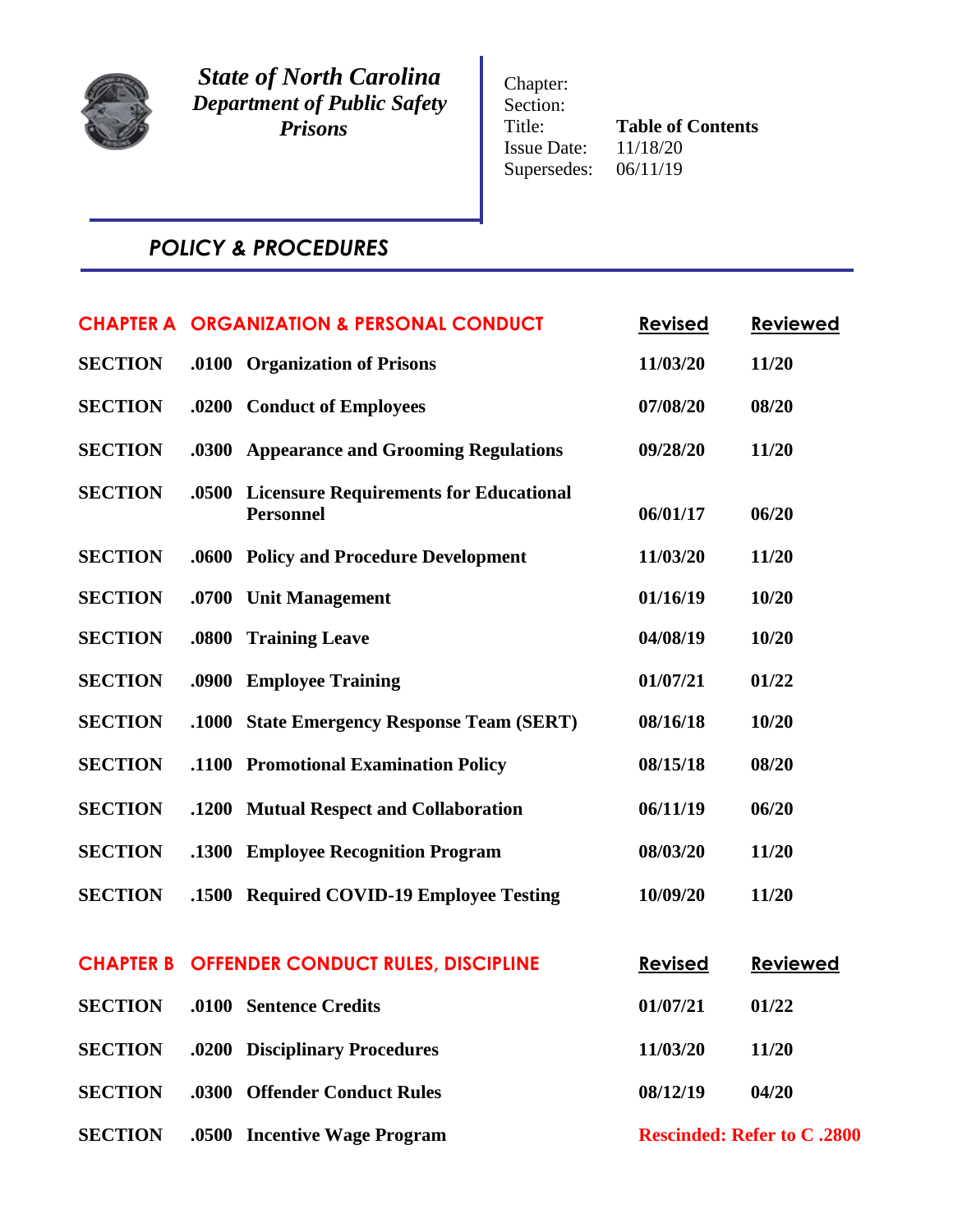| <b>SECTION</b>                  |       | .0600 Prison Industries Enhancement (PIE) Program 10/02/20                                                           |                  | 11/20                             |
|---------------------------------|-------|----------------------------------------------------------------------------------------------------------------------|------------------|-----------------------------------|
| <b>SECTION</b>                  |       | .0700 Offenders Conducting Personal Business                                                                         | 09/24/18         | 10/20                             |
|                                 |       |                                                                                                                      |                  |                                   |
| <b>CHAPTER C CLASSIFICATION</b> |       |                                                                                                                      | <b>Revised</b>   | <b>Reviewed</b>                   |
| <b>SECTION</b>                  |       | .0100 Classification Process                                                                                         | 08/05/20         | 10/20                             |
| <b>SECTION</b>                  |       | .0200 Diagnostic Centers                                                                                             | 09/09/20         | 09/20                             |
| <b>SECTION</b>                  |       | .0300 Restrictive Housing for Administrative Purposes 05/10/16                                                       |                  | 10/20                             |
| <b>SECTION</b>                  |       | .0400 Maximum Control                                                                                                | <b>Rescinded</b> |                                   |
| <b>SECTION</b>                  |       | .0500 Promotion of Felons                                                                                            | <b>Rescinded</b> |                                   |
| <b>SECTION</b>                  |       | .0600 International Prisoner Transfer Program                                                                        | 08/01/17         | 10/20                             |
| <b>SECTION</b>                  |       | .0700 Consular Notification and Access                                                                               | 08/28/17         | 10/20                             |
| <b>SECTION</b>                  | .0800 | <b>Parole-Committed Youthful Offenders and</b><br><b>Regular Offenders Serving Indeterminate</b><br><b>Sentences</b> | 04/08/19         | 10/20                             |
| <b>SECTION</b>                  |       | .0900 Admission Custody Assignment                                                                                   | <b>Rescinded</b> |                                   |
| <b>SECTION</b>                  |       | .1000 Interstate Corrections Compact                                                                                 | 08/01/17         | 10/20                             |
| <b>SECTION</b>                  |       | .1100 Protective Control                                                                                             | 11/06/17         | 10/20                             |
| <b>SECTION</b>                  |       | .1200 Conditions of Confinement                                                                                      | 09/06/18         | 11/20                             |
| <b>SECTION</b>                  |       | .1300 Restrictive Housing for Control Purposes                                                                       | 08/14/18         | 10/20                             |
| <b>SECTION</b>                  |       | .1400 Case Management                                                                                                | 07/03/17         | 08/20                             |
| <b>SECTION</b>                  | .1500 | <b>Offender Release Procedures</b>                                                                                   | 06/06/19         | 06/20                             |
| <b>SECTION</b>                  |       | .1600 Safekeepers                                                                                                    | 11/07/17         | 08/20                             |
| <b>SECTION</b>                  |       | .1700 High Security Maximum Control                                                                                  | 08/10/18         | 10/20                             |
| <b>SECTION</b>                  | .1800 | <b>Transition Services</b>                                                                                           |                  | <b>Rescinded: Refer to C.1400</b> |
| <b>SECTION</b>                  |       | .1900 Security Alert Policy                                                                                          | 02/01/18         | 10/20                             |

*Page 2 of 7 Table of Contents*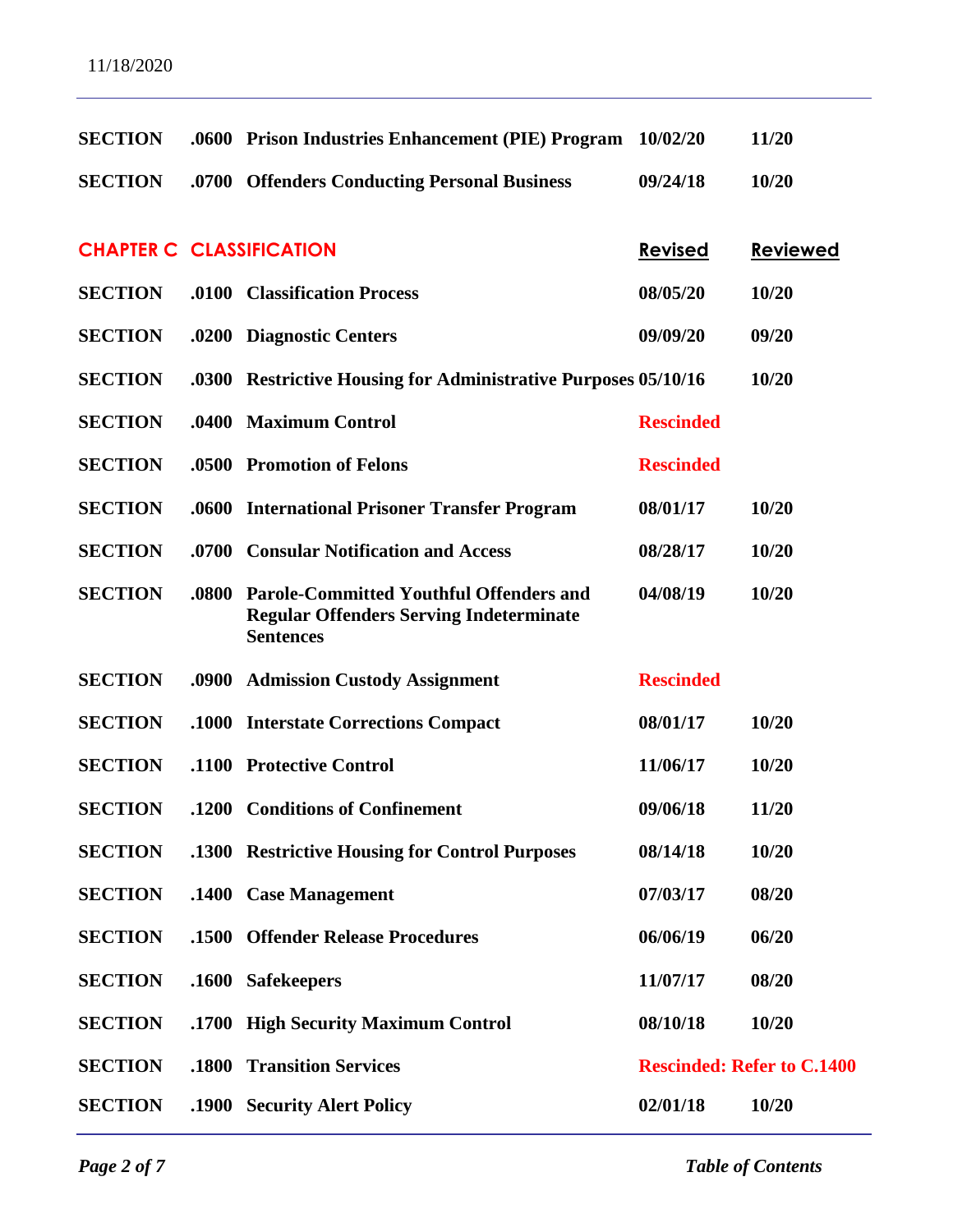| <b>SECTION</b>   | .2000 | Deportation Releases & Citizenship Verification 08/31/18 |                  | 10/20           |
|------------------|-------|----------------------------------------------------------|------------------|-----------------|
| <b>SECTION</b>   | .2100 | <b>Medical Release of Ill and Disabled Offenders</b>     | 02/01/18         | 10/20           |
| <b>SECTION</b>   | .2200 | <b>Extension of Limits of Confinement</b>                | 02/01/18         | 10/20           |
| <b>SECTION</b>   | .2300 | <b>Modified Housing for Regular Population</b>           | 08/01/17         | 10/20           |
| <b>SECTION</b>   | .2400 | <b>Central Monitoring</b>                                | 02/01/18         | 10/20           |
| <b>SECTION</b>   | .2500 | <b>Community Based Programs for Sex Offenders</b>        | <b>Rescinded</b> |                 |
| <b>SECTION</b>   | .2600 | <b>Advanced Supervised Release</b>                       | 07/10/18         | 10/20           |
| <b>SECTION</b>   | .2700 | <b>Confinement in Response to Violation (CRV)</b>        | 08/25/20         | 08/20           |
| <b>SECTION</b>   | .2800 | <b>Offender Assignment</b>                               | 06/18/20         | 08/20           |
| <b>SECTION</b>   | .2900 | <b>Designated Reentry Facilities</b>                     | 05/21/19         | 10/20           |
| <b>CHAPTER D</b> |       | <b>PUBLIC COMMUNICATIONS</b>                             | <b>Revised</b>   | <b>Reviewed</b> |
| <b>SECTION</b>   |       | .0100 Publications Received/Possessed by Inmates         | 09/24/10         | 09/20           |
| <b>SECTION</b>   | .0200 | <b>Visitation: Policy/Procedure</b>                      | 03/18/20         | 08/20           |
| <b>SECTION</b>   | .0300 | <b>Offender Use of the Mail</b>                          | 11/03/20         | 11/20           |
| <b>SECTION</b>   | .0500 | <b>Public Relations/Media Policy</b>                     | 06/25/18         | 06/20           |
| <b>SECTION</b>   | .0600 | <b>Access to Information/Offender Records</b>            | 06/17/20         | 06/20           |
| <b>SECTION</b>   |       | .0700 Offender Labor for Public Work Projects            | 08/20/20         | 08/20           |
| <b>SECTION</b>   | .0800 | <b>Inmate Access to Telephone</b>                        | 05/13/14         | 10/20           |
| <b>SECTION</b>   | .0900 | <b>Victim Services</b>                                   | 06/15/17         | 06/20           |
| <b>SECTION</b>   |       | .1000 Role of Outside Agencies                           | <b>Rescinded</b> |                 |
| <b>SECTION</b>   |       | .1100 Library Services                                   | 08/03/20         | 08/20           |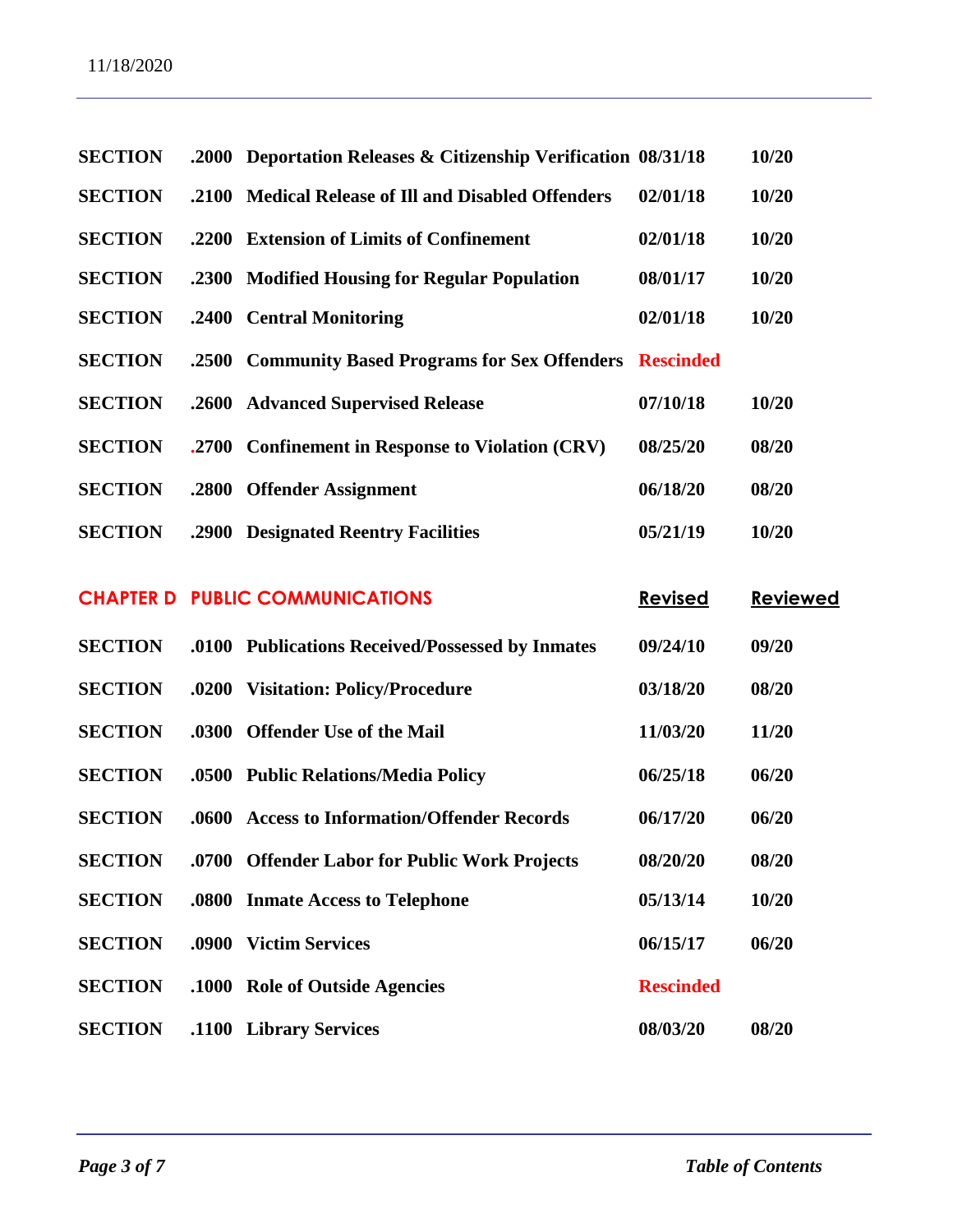| <b>CHAPTER E</b> | <b>TREATMENT</b> |                                                                     | <b>Revised</b>   | <b>Reviewed</b> |
|------------------|------------------|---------------------------------------------------------------------|------------------|-----------------|
| <b>SECTION</b>   |                  | .0100 Food and Nutrition Management                                 | 03/18/20         | 03/20           |
| <b>SECTION</b>   |                  | .0200 Health Care Policy                                            | 08/01/17         | 10/20           |
| <b>SECTION</b>   |                  | .0600 Prison Dog Training Programs                                  | 06/15/17         | 06/20           |
| <b>SECTION</b>   |                  | .0700 Work Release                                                  | 06/15/17         | 06/20           |
| <b>SECTION</b>   | .0900            | AA and NA Correctional Facility Representative 11/01/17<br>Program  |                  | 11/20           |
| <b>SECTION</b>   | .1100            | <b>Restitution Program</b>                                          | 09/01/20         | 09/20           |
| <b>SECTION</b>   | .1300            | <b>Study Release</b>                                                | 06/15/17         | 06/20           |
| <b>SECTION</b>   | .1400            | <b>Mandatory Education Program</b>                                  | 06/01/17         | 06/20           |
| <b>SECTION</b>   | .1500            | <b>Safety Policy</b>                                                | 10/12/07         | 11/20           |
| <b>SECTION</b>   | .1700            | <b>Mutual Agreement Parole Program (MAPP)</b>                       | 02/02/18         | 11/20           |
| <b>SECTION</b>   | .1800            | <b>Non-English-Speaking Offender Program</b>                        | 02/05/18         | 11/20           |
| <b>SECTION</b>   | .1900            | <b>Recreation</b>                                                   | 08/28/17         | 11/20           |
| <b>SECTION</b>   | .2000            | <b>Social Service Programs</b>                                      | <b>Rescinded</b> |                 |
| <b>SECTION</b>   | .2100            | Clothing, Bedding, & Personal Hygiene                               | 10/23/20         | 10/20           |
| <b>SECTION</b>   | .2200            | <b>Construction Apprenticeship Program (CAP)</b>                    | 11/30/20         | 11/20           |
| <b>SECTION</b>   |                  | .2300 Parenting Programs                                            | 06/15/17         | 06/20           |
| <b>SECTION</b>   |                  | .2400 Domestic Violence Education Program                           | 06/15/17         | 06/20           |
| <b>SECTION</b>   |                  | .2500 Inmate Death Procedure                                        | 05/10/17         | 11/20           |
| <b>SECTION</b>   | .2600            | <b>Reasonable Accommodation for Inmates</b><br>with Disabilities    | 09/05/13         | 10/20           |
| <b>SECTION</b>   | .2700            | <b>Evaluation and Management of Transgender</b><br><b>Offenders</b> | 08/22/19         | 11/20           |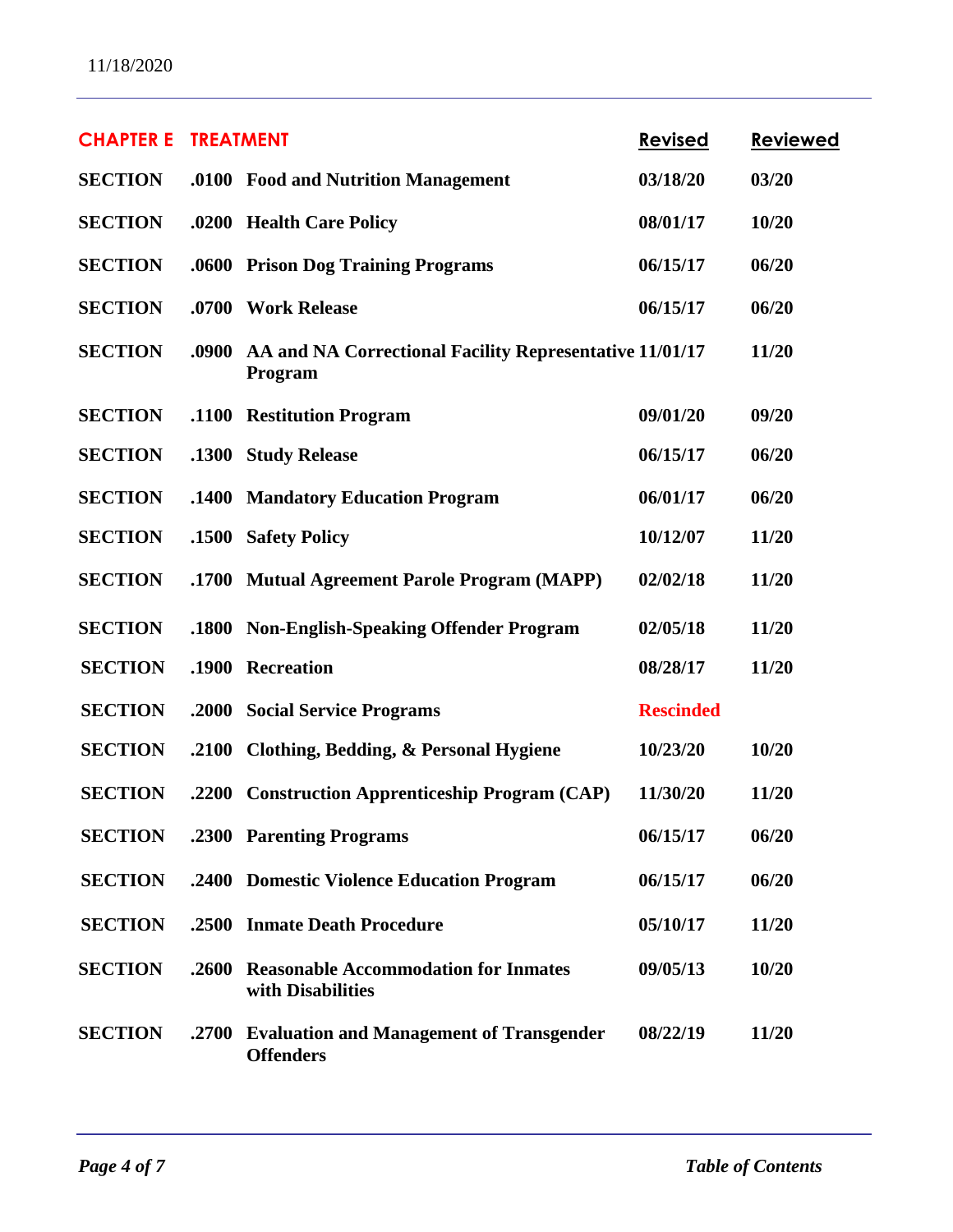| <b>SECTION</b>   | .2800 | <b>Use of Naloxone Opioid Antagonist by</b><br><b>Non-Medical Staff</b> | 04/15/19         | 11/20           |
|------------------|-------|-------------------------------------------------------------------------|------------------|-----------------|
| <b>CHAPTER F</b> |       | <b>CUSTODY AND SECURITY</b>                                             | <b>Revised</b>   | <b>Reviewed</b> |
| <b>SECTION</b>   |       | .0100 Operational Searches                                              | 08/12/19         | 08/20           |
| <b>SECTION</b>   |       | .0300 Offender Marriage Request                                         | 09/09/20         | 09/20           |
| <b>SECTION</b>   | .0400 | <b>Emergency Leave</b>                                                  | 08/27/20         | 08/20           |
| <b>SECTION</b>   | .0500 | <b>Offender Personal Property</b>                                       | 08/19/20         | 08/20           |
| <b>SECTION</b>   | .0600 | <b>Custodial Classification</b>                                         | 08/01/17         | 11/20           |
| <b>SECTION</b>   | .0603 | <b>Home Leaves</b>                                                      | 05/03/19         | 11/20           |
| <b>SECTION</b>   | .0604 | <b>Community Volunteer &amp; Community Leave</b><br>Program             | 04/30/19         | 11/20           |
| <b>SECTION</b>   |       | .0605 Community Resource Council                                        | 11/01/17         | 11/20           |
| <b>SECTION</b>   |       | .0606 Inmate Nonprofit Program                                          | 06/15/17         | 06/20           |
| <b>SECTION</b>   | .0700 | <b>Transfer Branch</b>                                                  | 11/13/20         | 11/20           |
| <b>SECTION</b>   | .0800 | <b>Contraband Control</b>                                               | 11/06/18         | 09/20           |
| <b>SECTION</b>   |       | .1000 Control of Offenders                                              | 11/13/18         | 09/20           |
| <b>SECTION</b>   |       | .1100 Transporting Offenders                                            | 03/18/20         | 08/20           |
| <b>SECTION</b>   | .1200 | <b>Inspections</b>                                                      | 02/01/18         | 11/20           |
| <b>SECTION</b>   | .1400 | <b>Custodial Agents</b>                                                 | 08/08/18         | 11/20           |
| <b>SECTION</b>   | .1500 | <b>Use of Force</b>                                                     | 08/30/18         | 09/20           |
| <b>SECTION</b>   | .1600 | <b>Management of Security Posts</b>                                     | 08/12/19         | 08/20           |
| <b>SECTION</b>   | .1700 | <b>Double Cell Housing</b>                                              | 01/01/14         | 04/20           |
| <b>SECTION</b>   | .1900 | <b>Highway Work Squads - Medium Custody</b>                             | <b>Rescinded</b> |                 |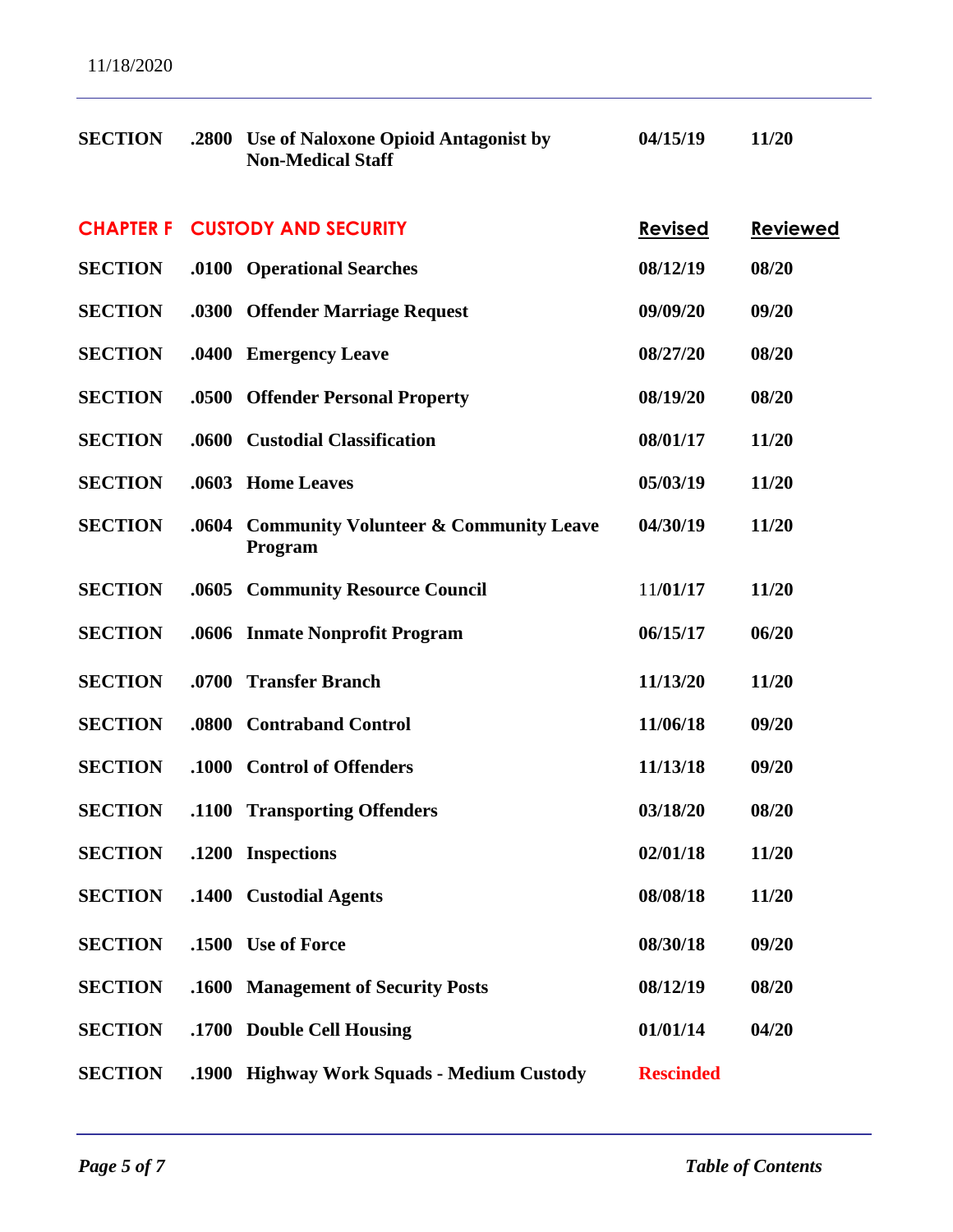| <b>SECTION</b> |       | .2000 Early Parole                                                     | 04/08/19         | 11/20                             |
|----------------|-------|------------------------------------------------------------------------|------------------|-----------------------------------|
| <b>SECTION</b> |       | .2100 Plumbing Facilities                                              | 07/20/10         | 04/20                             |
| <b>SECTION</b> |       | .2200 Jail Housing of Inmates                                          | 08/01/17         | 11/20                             |
| <b>SECTION</b> |       | .2300 Offender Maternity Leave                                         | 04/08/19         | 11/20                             |
| <b>SECTION</b> |       | .2400 Key and Lock Control                                             | 08/14/18         | 08/20                             |
| <b>SECTION</b> | .2500 | <b>Tobacco Policy</b>                                                  | 07/14/20         | 07/20                             |
| <b>SECTION</b> |       | .2600 Inmate Drug/Alcohol Testing                                      | 08/12/19         | 11/20                             |
| <b>SECTION</b> | .2700 | <b>Tool Control</b>                                                    | 08/14/18         | 11/20                             |
| <b>SECTION</b> | .2800 | <b>Jail Bus Transportation-Standard Operating</b><br><b>Procedures</b> | 06/11/19         | 08/20                             |
| <b>SECTION</b> | .2900 | <b>Identification Card Procedure</b>                                   | 08/01/17         | 11/20                             |
| <b>SECTION</b> | .3000 | <b>Firing Ranges</b>                                                   |                  | <b>Refer to DPS Safety Manual</b> |
| <b>SECTION</b> | .3100 | <b>Close Observation Procedures</b>                                    | 09/21/12         | 04/20                             |
| <b>SECTION</b> |       | .3200 Special Management Meals                                         | 08/01/17         | 11/20                             |
| <b>SECTION</b> |       | .3300 Prison Entrance/Exit Policy                                      | 10/29/18         | 08/20                             |
| <b>SECTION</b> |       | .3400 Inmate Sexual Abuse and Harassment Policy                        | 08/12/19         | 04/20                             |
| <b>SECTION</b> |       | .3500 Minimum Custody Highway Work Squads                              | <b>Rescinded</b> |                                   |
| <b>SECTION</b> |       | .3600 Hazardous Chemical Control & Management                          | 11/13/20         | 11/20                             |
| <b>SECTION</b> |       | .3700 Fire Protection                                                  | 08/17/18         | 04/20                             |
| <b>SECTION</b> | .3800 | <b>Water Testing, Recycling, and Waste Disposal</b>                    | 11/01/11         | 11/20                             |
| <b>SECTION</b> | .3900 | <b>Control Center Operations</b>                                       | 01/16/19         | 08/20                             |
| <b>SECTION</b> | .4000 | <b>Cellular/Wireless Device Management</b>                             | 04/08/19         | 08/20                             |
| <b>SECTION</b> |       | .4100 Preventive Maintenance                                           |                  |                                   |